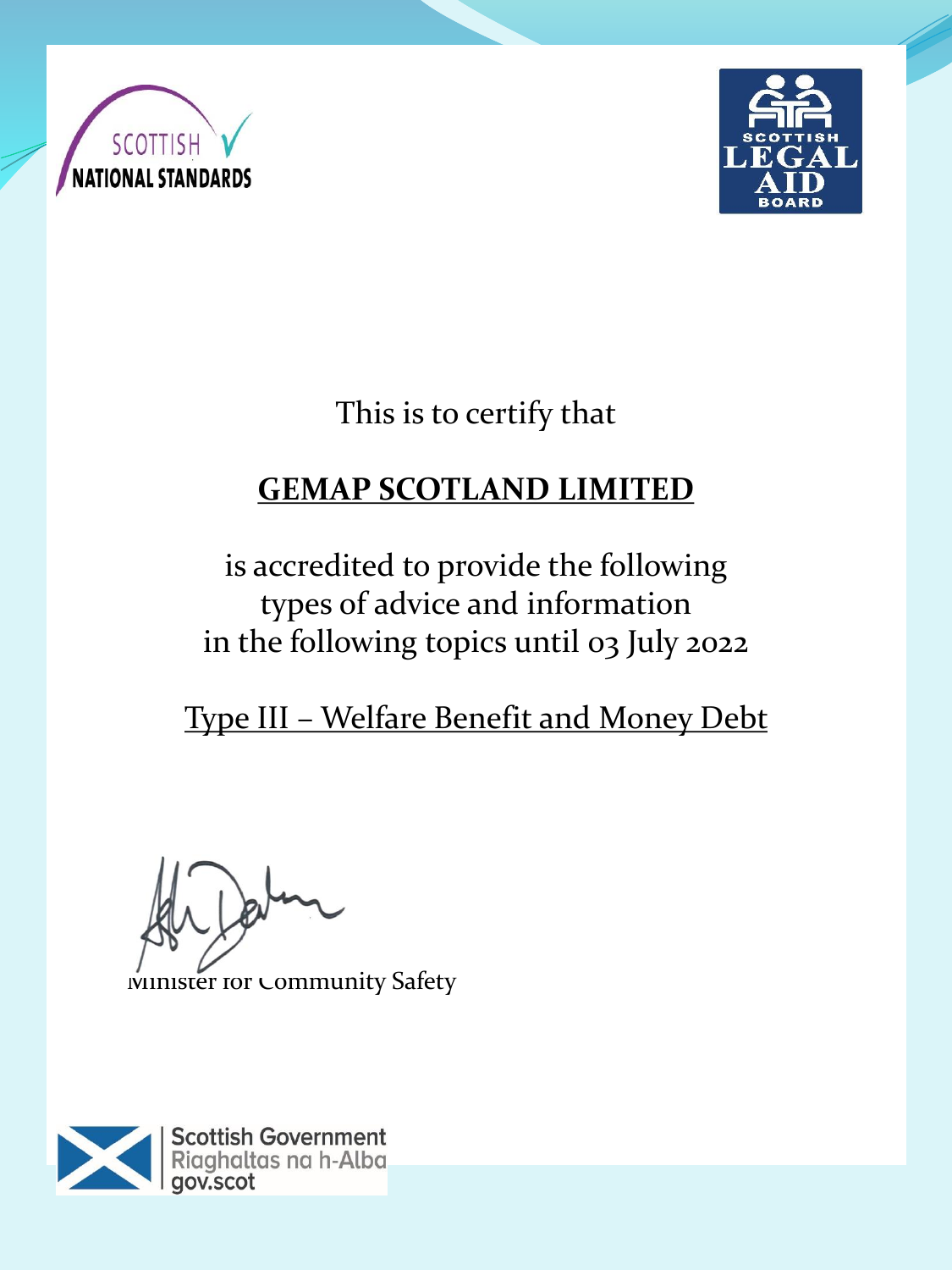### **GEMAP SCOTLAND LIMITED**

### **COMPETENCY ACHIEVED**

### **4 Money and Welfare Benefits Related Advice Competences – Specialist Areas**

- 4.1 Means-Tested Benefits Type III
- 4.2 Universal Credit Type III
- 4.3 Tax Credits Type III
- 4.4 The Social Fund and the Scottish Welfare Fund Type III
- 4.5 The Impact of Work on Benefits Type III
- 4.6 Child Element of Universal Credit, Child Benefit,
- Kinship Care Allowance and Guardian's Allowance Type III
- 4.7 State Retirement Pension Type III
- 4.8 Personal Independence Payment, Disability Living Allowance and Attendance Allowance – Type III
- 4.9 Benefits for People who have Limited Capability for Work – Type III
- 4.10 Benefits for Industrial Injury and Disease Type III
- 4.11 Benefits for Veterans Type III
- 4.12 Carers Allowance Type III
- 4.13 Jobseeker's Allowance Type III
- 4.14 Benefits for Maternity, Paternity and Adoption Type III
- 4.15 Bereavement Benefits Type III
- 4.16 Benefits for People in Public Care Type III
- 4.17 Benefits for Students Type III
- 4.18 Benefits for People from Abroad and/or who are Subject
- to Immigration Control Type III
- 4.19 Ancillary Benefits Type III